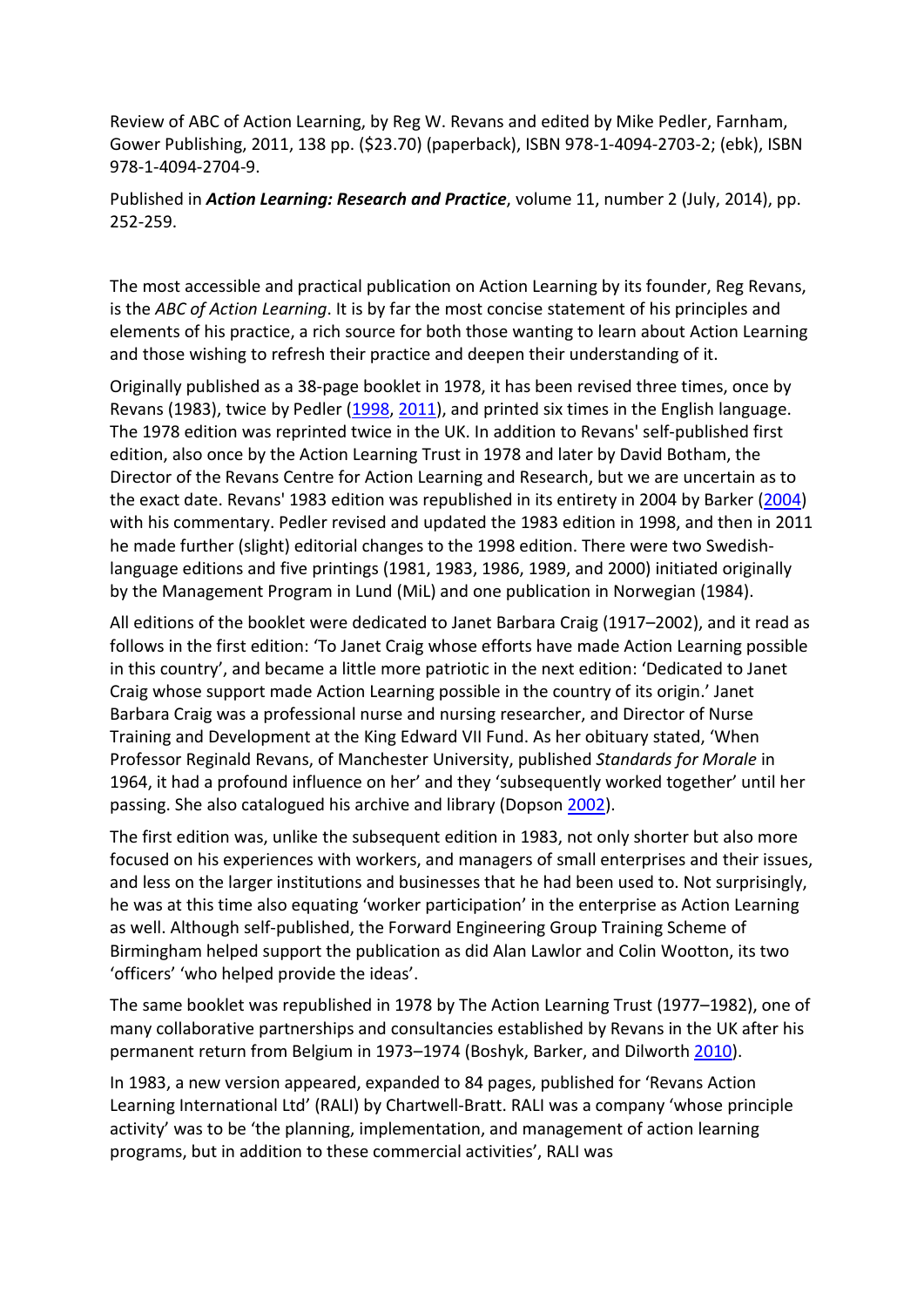deeply concerned to establish the validity of action learning … as a medium of social regeneration [because action learning] has application not only to the creation of industrial wealth, but also to the problems of our schools, our hospitals, and other social services.

RALI was willing to work with 'business schools, trade unions, local authorities, management consultants', and others. Along with Revans, the other partners in this enterprise were the companies Chartwell-Bratt (owned by a Swede, Bertil Bratt) and the publisher of Revans' 1982 book, *The Origins and Growth of Action Learning*, as well as Foster Wheeler Power Products who helped fund the publication of that text (Revans 1983, 2).

It is relevant for this review to elaborate a little on the context and, therefore, the differences between the 1978 and 1983 Revans editions in order to help explain why the 1983 edition is considered to be such an important source for understanding traditional Action Learning. From the mid-1970s, we see the intensification of what was perceived to be Britain's declining economic fortunes and a marked increase in social tension. This malaise found its way into the 1983 edition. We see reference to 'these more austere times', 'our present emergencies', and 'failing culture'. There was a greater sense of urgency and need in the 1983 edition that did not exist in the 1978 edition. It was also a time when US short-term managerial practices were being severely criticized: European and Japanese companies were seen to be far more competitive. The established business schools in the USA were often seen as contributing to the seeming demise of US competitiveness and managerial competence (Hayes and Abernathy [1980;](http://www.tandfonline.com/doi/full/10.1080/14767333.2014.909234#CIT0006) Khurana [2007,](http://www.tandfonline.com/doi/full/10.1080/14767333.2014.909234#CIT0007) 294–312). Revans was not favorably disposed to business school education and we see therefore a much harsher tone in his critique of business schools and their professors in the 1983 edition.

Another difference between the two editions is that by 1983 Revans had gained more experience with his 'experiments' and programs, and a more pragmatic understanding of the 'logistics' of Action Learning because of his extensive work with colleagues such as David Casey (who allegedly coined the term, 'set') David Pearce, Jean Lawrence, Alan Lawlor, Bob Garratt, and others, who helped him better develop and define the processes, the 'logistics' of Action Learning – something he admitted was less than thoroughly defined previously (Revans [1982,](http://www.tandfonline.com/doi/full/10.1080/14767333.2014.909234#CIT0016) 613). This helps explain the greater detail and thoroughness, and even the more practical structure of the text that we find in the 1983 edition as opposed to the 1973 edition.

Another major contextual difference was the evolving management education landscape in the UK and its implications for Action Learning. In a perceptive observation by Clutterbuck in November 1976, he wrote that 'while the traditional massive projects continue, the future of the action learning technique seems to lie in less ambitious undertakings'. He maintained that there would inevitably be an evolution in action learning's philosophy and practices, including shorter programs in order to meet the needs of businesses in the UK (Clutterbuck [1976\)](http://www.tandfonline.com/doi/full/10.1080/14767333.2014.909234#CIT0003). While no other 'massive' projects came his way after the General Electric Company and Belgian consortium programs, Revans' growing exposure allowed him to widen his Action Learning activities into new sectors of society and in other countries, further enriching the 1983 edition.

In 1998, Pedler published a revised version of Revans' 1983 text. He wanted to make it more readily available as most of Revans' texts were either difficult to find or were out of print. He also wanted to make Revans' 'wisdom' more accessible to the modern reader and more attractive in organization and layout. In this first revision, Pedler's publisher, Lemos & Crane fulfilled these objectives with an attractive design, clear layout with a short description of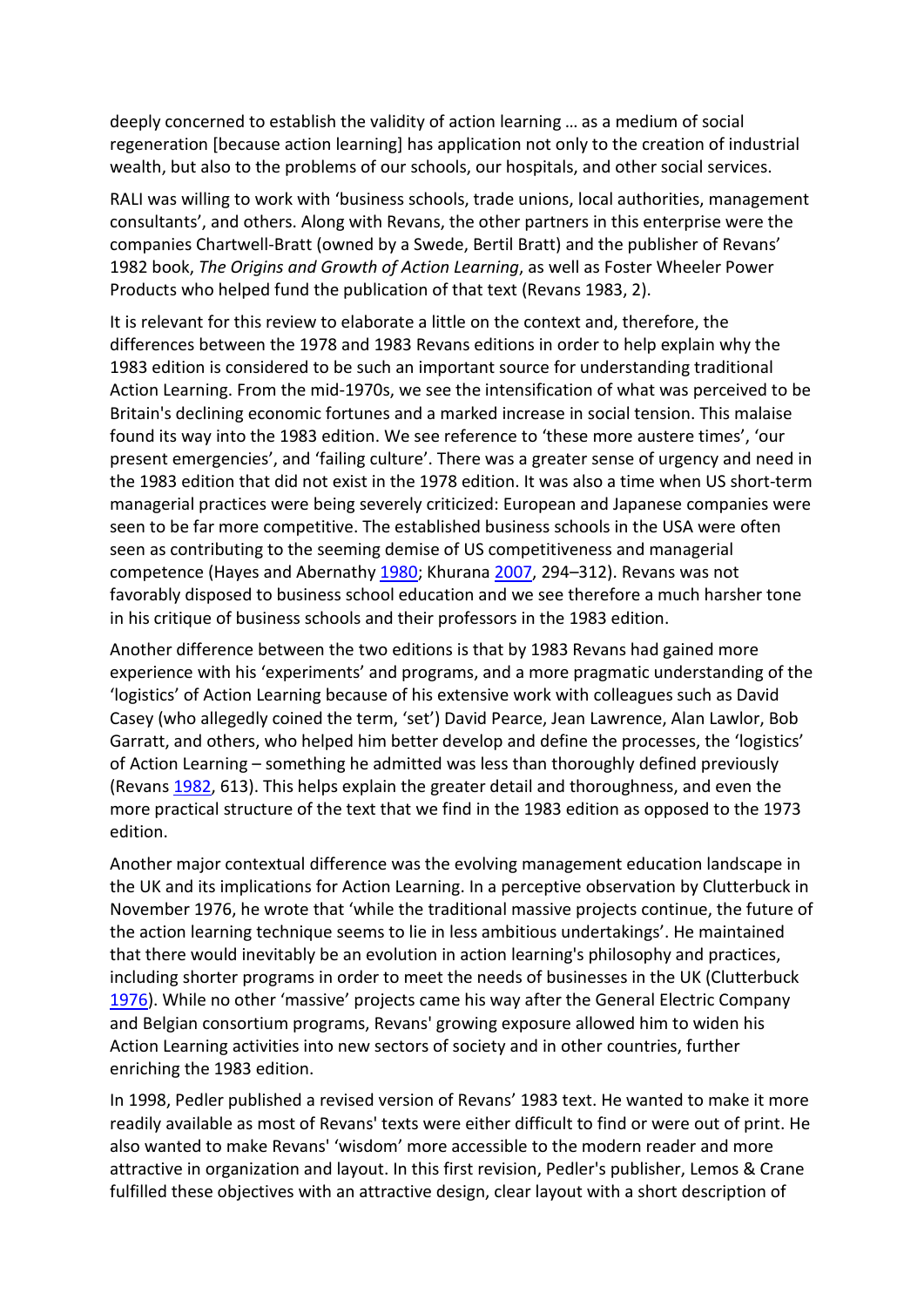the each chapter's content, and outline of each chapter's sub-headings and content. He added an updated annotated Bibliography and included a Foreword by David Botham. He added a page from the 1978 edition that was not included by Revans in his 1983 edition. In Pedler's [1998](http://www.tandfonline.com/doi/full/10.1080/14767333.2014.909234#CIT0010) edition, it made its way to the end of Chapter 7. This was a wise choice as it adds to our understanding of 'design issues' relating to Action Learning. Pedler also added a new Chapter 8. It was originally an article published from 1969 and appears in Revans' *The Origins and Growth of Action Learning* (Revans [1982,](http://www.tandfonline.com/doi/full/10.1080/14767333.2014.909234#CIT0016) 280–286). He includes this text 'because it addresses the issue of the learning organization well before its recent popularity' and because 'Revans always envisaged Action Learning in this wider context in contrast to those who present it as a small group learning method' (Pedler [1998,](http://www.tandfonline.com/doi/full/10.1080/14767333.2014.909234#CIT0010) xii). This is also understandable given that many are not aware of Revans' pioneering work and interest in systems thinking and application of it to organizations (hospitals), and in building robust and inclusive learning systems (National Coal Board).

Pedler decided not to include some pages from the 1983 edition in his 1998 revised edition. Chapter 6, 'Some Illustrations of Action Learning Programmes' (Revans 1983, 56–60), is a discussion of Revans' programs in the UK, starting with the National Association of Colliery Managers (1952), as well as a few pages about 'Action Learning Programmes Overseas'. This chapter was excluded because it 'covers the ground only until 1983' and would have required a major update and a 'completely new text' (Pedler [1998,](http://www.tandfonline.com/doi/full/10.1080/14767333.2014.909234#CIT0010) xii). Revans' other writings are full of more detailed and updated elaborations of his work in both the UK and abroad (Revans [1980\)](http://www.tandfonline.com/doi/full/10.1080/14767333.2014.909234#CIT0014). Pedler also deleted Revans' discussion about experiences with the 'principal exchange options for designing action learning programmes' (Revans 1983, 21–26). This section was a sophisticated and very detailed elaboration on the four options: 'a familiar problem in a familiar setting'; 'a familiar problem in an unfamiliar setting'; 'an unfamiliar problem in a familiar setting'; and 'an unfamiliar problem in an unfamiliar setting'. Although valuable, it is very historically specific and would have required the inclusion of the 'experiments' from 1952 to 1983, something Pedler decided not to include as we have seen.

Without question, and in whatever edition, Revans' *ABC of Action Learning* is the 'go to' source for those interested in the fundamentals and explanation of the principles underlining Revans' approach to Action Learning. Of course, it is necessary for those wanting to go deeper into the sources and to see the evolution of Action Learning, to consult and study the original 1978 and 1983 editions, as well as other works by Revans.

But for those so inclined to delve deeper into the original texts, they confront other challenges and Pedler has tried to address these as well.

He has often commented on Revans' writing style. For example, in a review of Revans' book *Action Learning: New Techniques for Management*, Pedler described Revans as a 'latter day' William Hazlitt (1778–1830), the early nineteenth century essayist and social commentator (Pedler [1980\)](http://www.tandfonline.com/doi/full/10.1080/14767333.2014.909234#CIT0009). (This reviewer has also seen a letter of Revans' in which he also views himself in this way.) Pedler finds Revans' original texts full of 'long sentences, with multiple semicolons in lengthy paragraphs' achieving 'a magnificent but dense oratorical style, which can be hard to penetrate for all but the most persevering reader' (Pedle[r 1998,](http://www.tandfonline.com/doi/full/10.1080/14767333.2014.909234#CIT0010) xiii).

From our own experience and from others, we have often been told by those wishing to inform themselves about Action Learning that it is no mean feat to read, let alone translate, his writing into other languages, especially for non-native English speakers. Even highly educated native speakers find the Oxford Dictionary (full version) a very helpful companion when reading Revans, so rich and nuanced is the language. However, his writing is also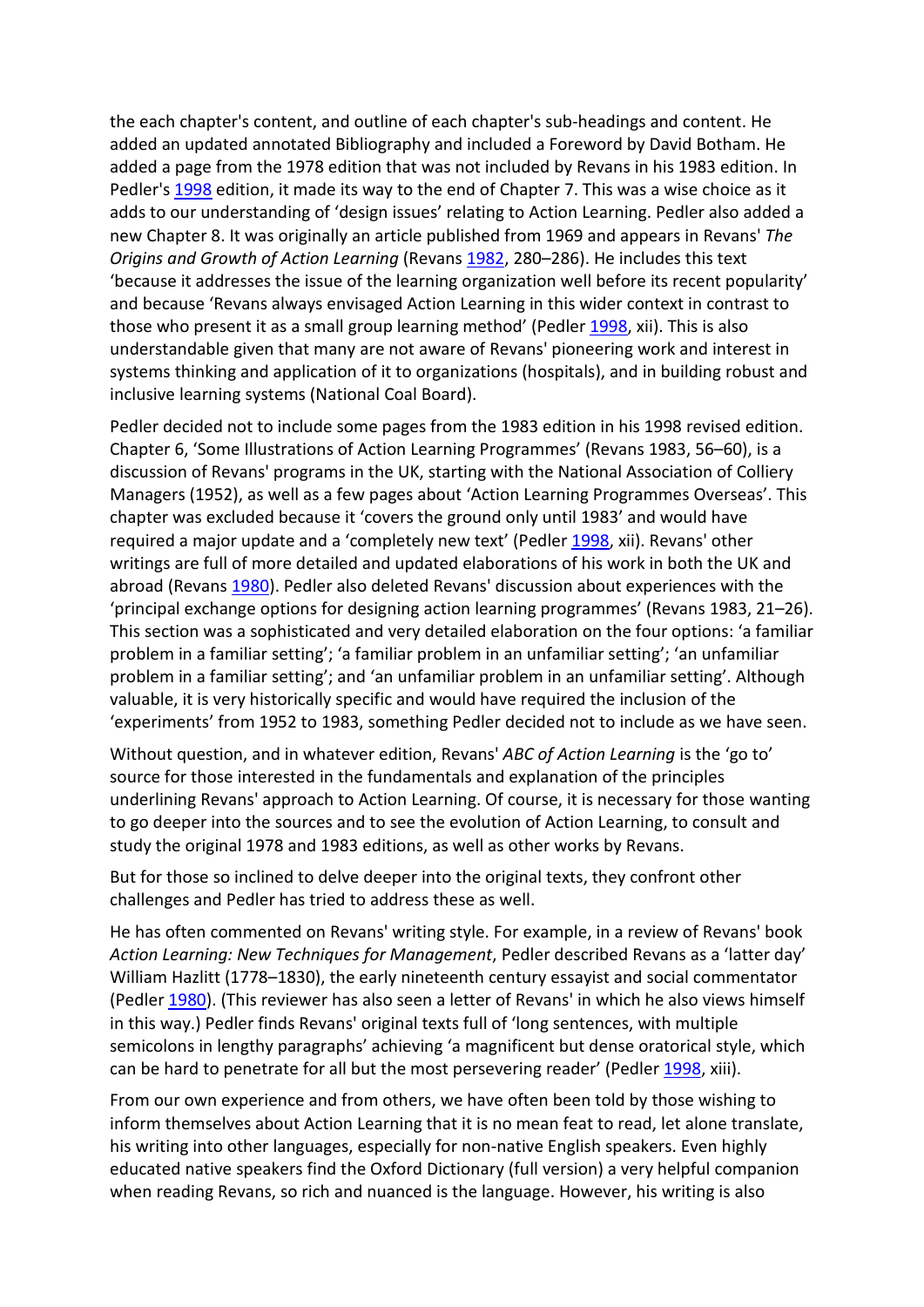sometimes described as 'arcane'. In this regard, and helpfully, Pedler has sometimes changed some of the words and terms used by Revans. Among these are 'colleague' or 'participant' for 'fellow'; 'staff' for 'subordinates'; 'whatever' for 'whatsoever'; 'whoever' for 'whomsoever'; and so on. Revans' exclusive use of 'he' has been changed to either 'his or her' or 'participant's'. One could have also replaced 'comrades in adversity' by 'partners in adversity' (39) – something Revans' himself changed in his later writings. Unlike Revans, 'action learning' is capitalized in Pedler's editions, and most of the bolded and italicized text in the 1983 Revans edition is not done so often in either of the Pedler revised versions. An improvement in readability is one of Pedler's objectives and this has been accomplished especially in several chapters, particularly Chapters 2 and 3, where he organizes the Hazlittlike text; so it can be read more clearly, and therefore, more usefully.

The work under review is Pedler's most recent revision of his previously revised (1998) edition of Revans 1983 version, with a new 'Editor's Note', two new chapters, one (Chapter 9) being an updated 'Annotated Bibliography' from the 1998 'Bibliography', as well as a new Chapter 10, 'Further Information', which is about the International Foundation For Action Learning (IFAL). A 'Preface' by Revans written for the 1998 edition that did not appear for some reason in the 1998 edition is included here. This contribution, except for the first two chapters and some minor changes in wording, is similar to Revans' 1983 'Author's Preface to the Second Edition'. The titles of the other eight chapters are the same as in Pedler's [1998](http://www.tandfonline.com/doi/full/10.1080/14767333.2014.909234#CIT0010) revised edition, except for the title of Chapter 2, which has been changed from 'Essential Rights' to 'Essential Logistics'. The 1998 'Foreword' by David Botham, and Pedler's [1998](http://www.tandfonline.com/doi/full/10.1080/14767333.2014.909234#CIT0010) 'Introduction to the [Mike Pedler] Library' were not included in the 2011 edition.

It is this reviewer's view that Mike Pedler has done all of us a valuable service by updating this booklet to make Revans, his ideas and practice, more accessible to today's readers and practitioners throughout the world. He states that he edited the original 'to encourage the widest possible reading of this enduring wisdom' and at the same time, Pedler was concerned not to 'materially' alter Revans' 'voice'. The former objective is fully in keeping with Revans' intention in writing the ABC of Action Learning in the first place (Revans [1978a,](http://www.tandfonline.com/doi/full/10.1080/14767333.2014.909234#CIT0012) [1978b,](http://www.tandfonline.com/doi/full/10.1080/14767333.2014.909234#CIT0013) 3).

Pedler mentions in his 'Editorial Note' that he is aware that the changes he has made to Revans' 1983 edition would be 'controversial'. When preparing the text, Pedler was supported in this endeavor by Revans' close colleagues and friends David Botham and the late John Morris. Revans, as we mentioned, also provided a Preface. True to Pedler's prediction though, criticism of his revised and updated version has been sometimes vitriolic.

Pedler has been accused of 're-phrasing in the interests of political correctness' and revising sentences from the original 1983 edition 'to facilitate "greater accessibility" (a euphemism for adapting a sentence into a new journalistic style used to make it easily read by lazy people' (Barker [2004,](http://www.tandfonline.com/doi/full/10.1080/14767333.2014.909234#CIT0001) 207 and 267). Unfortunately, this criticism only serves to reinforce Gordon Wills' observation about why Revans and Action Learning were not as influential as they could have been in the 1970s and later: ' … A holier than thou stance was … often adopted by the great majority of his disciples over the years as a defence mechanism for the equally unsympathetic reactions of those denounced.' But the leaf does not fall far from the tree, and Wills also mentions that Revans 'was not wrong! He was simply not convincing us adequately. He showed scant regard for personal influencing skills. He preferred to denounce all professors and experts although paradoxically holding on the title of professor himself' (Pedler [1980;](http://www.tandfonline.com/doi/full/10.1080/14767333.2014.909234#CIT0009) Wills [1988,](http://www.tandfonline.com/doi/full/10.1080/14767333.2014.909234#CIT0022) 9).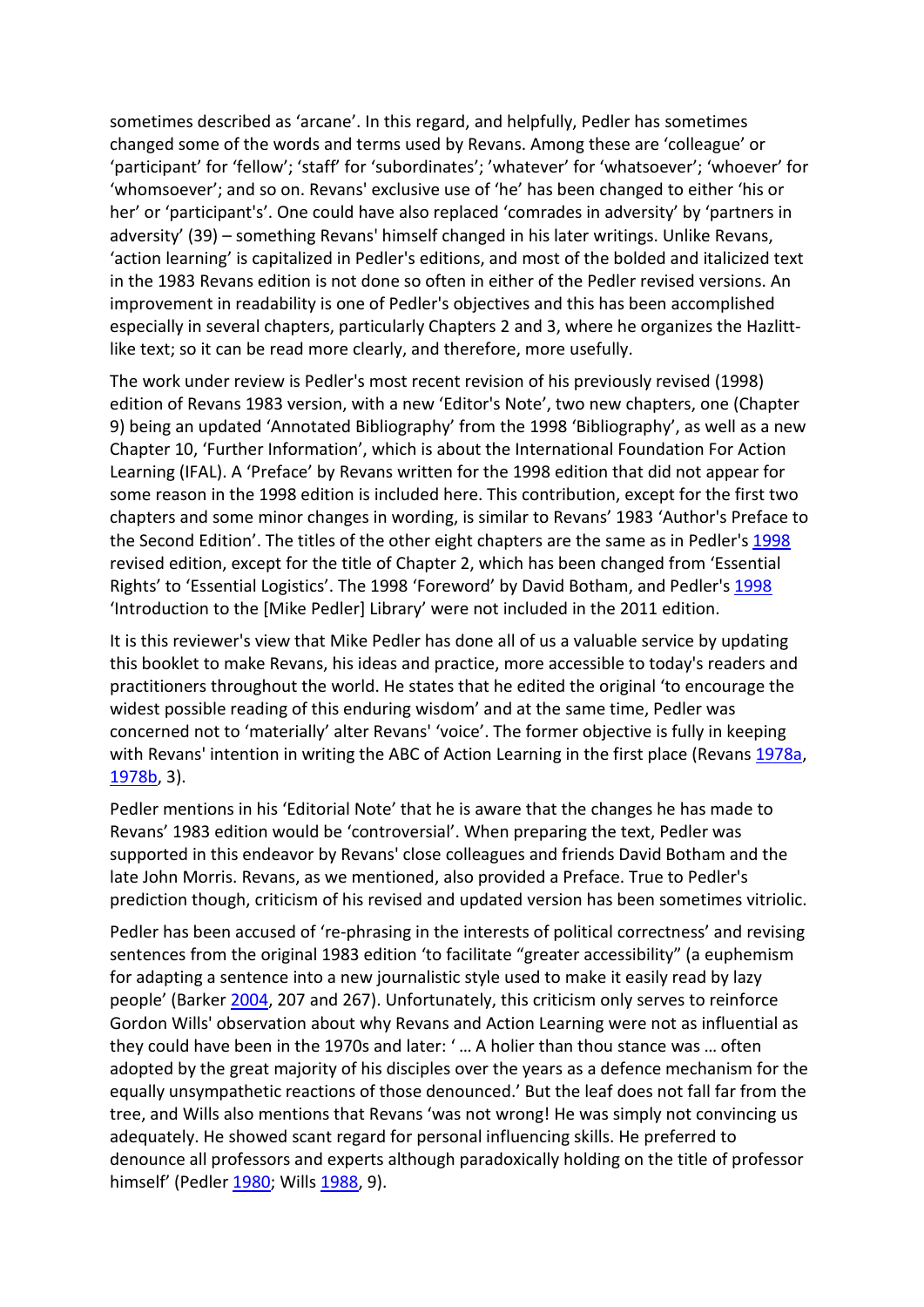To Pedler's credit he has not deleted Revans' comments and opinions in either edited edition even though they may seem too generalized and aggressively self-righteous at times. This sheds light on Revans' behavior and character and perhaps explains why he was considered the 'bitterest of gurus' by some commentators, and a normal human being with common shortcomings, perhaps in a positive way underscoring that there is no room for hagiography in the house of Action Learning (Clutterbuck and Crainer [1990,](http://www.tandfonline.com/doi/full/10.1080/14767333.2014.909234#CIT0004) 124).

Rather than attack those who are promoting Revans' form of Action Learning, these critics could get involved with others in doing more about ensuring that Revans' original writings and primary source materials are preserved, copied, and made freely available to all interested throughout the world. Annotated texts helping readers understand the context in Revans' texts would also be appreciated. For example, what non-British (and even British) reader understands Revans' mention of the 'The Taff Vale judgement?' (Revans [1998,](http://www.tandfonline.com/doi/full/10.1080/14767333.2014.909234#CIT0020) 75; 2011, 65).

For the modern age and for new generations of the curious who may not be 'persevering', we have also seen some other positive efforts to disseminate Revans' ideas in a more attractive and accessible format. It is well known that Revans' writing was not always as clearly understandable as the clarity we witness in his oral presentations. Mumford [\(2008\)](http://www.tandfonline.com/doi/full/10.1080/14767333.2014.909234#CIT0008) once made the same comment to Revans, and the latter concurred, much to Mumford's surprise. It is not difficult to see the contrast between his oral presentations and his writing. In this regard, IFAL is to be congratulated for preserving and making available the filmed and recorded presentations by Revans, and some are available on YouTube, even with non-English sub-titles.

Perhaps, IFAL together with others institutions and individuals could launch such a collaborative initiative to find a sustainable home and platform to preserve, disseminate, and make available the papers and texts of Action Learning practitioners throughout the world – and thus do proper service to even Action Learning's founder. It is indeed a sad comment that it has so far proven to be so difficult. We have already lost much of these materials. But it is not too late and we can at least start doing something about this.

## **Acknowledgements**

I would like to acknowledge the assistance of Albert Barker, George Boulden, Gunnar George, Liz Little, Alan Mumford, Mike Pedler, and Ake Reinholdsson.

## **References**

- **1.** Barker, A. 2004. *An Introduction to Genuine Action Learning*. Oradea, Romania: Oradea University Press.
- **2.** Boshyk, Y., A. Barker, and R. L. Dilworth. 2010. "Milestones and Worldwide Evolution of Action Learning." In *Action Learning: History and Evolution*, edited by Y. Boshyk and R. L. Dilworth, 151–164. Basingstoke: Palgrave. [\[CrossRef\]](http://www.tandfonline.com/servlet/linkout?suffix=CIT0002&dbid=16&doi=10.1080%2F14767333.2014.909234&key=10.1057%2F9780230250734)
- **3.** Clutterbuck, D. 1976. "Whatever Happened to Action Learning." *International Management* 31 (11): 47–49.
- **4.** Clutterbuck, D., and S. Crainer. 1990. *Makers of Management: Men and Women Who Changed the Business World*. London: Guild Publishing.
- **5.** Dopson, L. 2002. "Janet Craig, Nurse and Nursing Researcher". (Obituary). *The Scotsman*, August 2.<http://www.news.scotsman.com/obituaries.cfm?id=833592002>